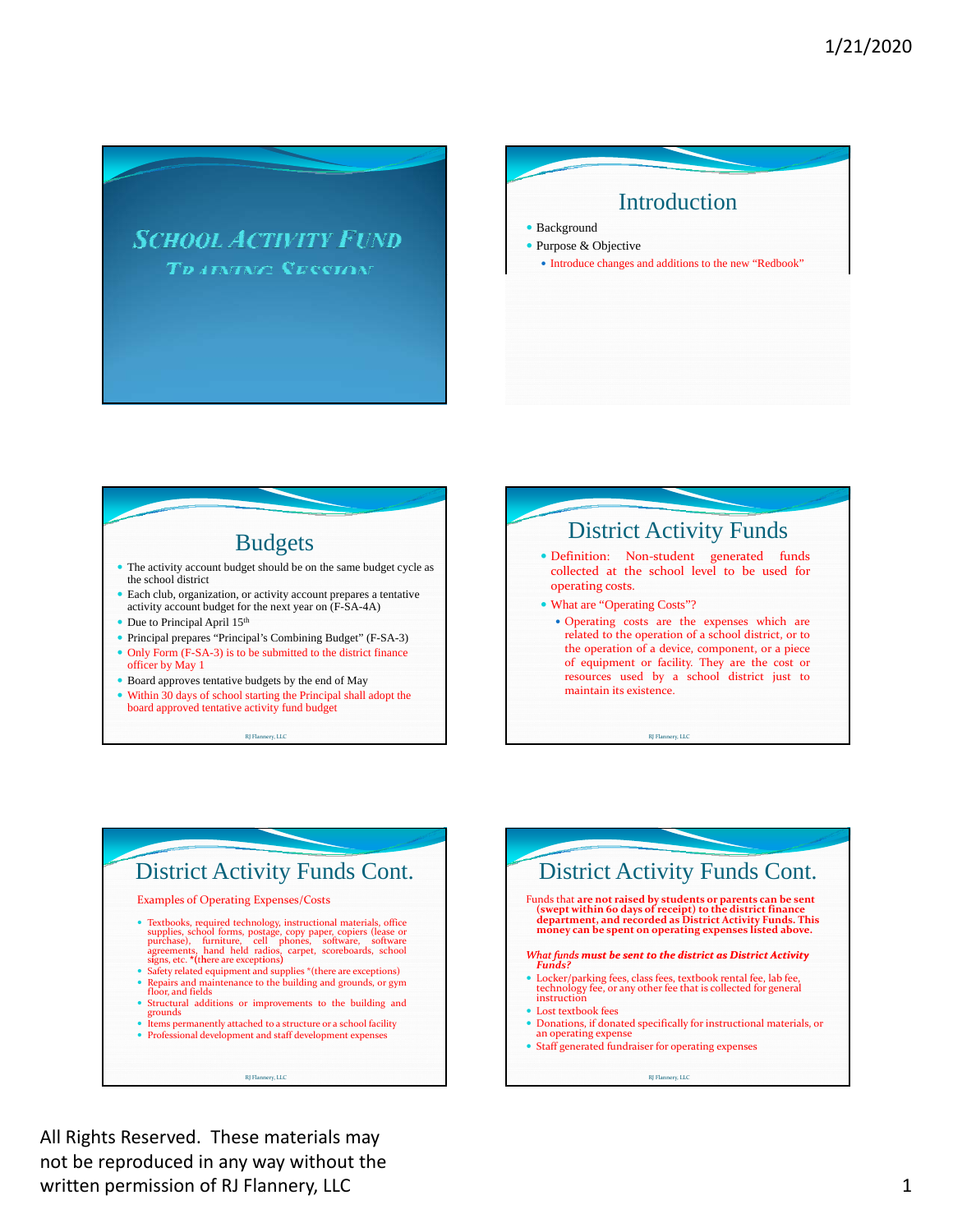# District Activity Funds Cont.

*What funds can be sent to the district as District Activity Funds?*

- School store/Bookstore (if not operated by students or student group)
- Gate receipts
- Picture profits
- Disability determination checks
- Advertising revenue in the gym or on fields (if not solicited by students or parents)
- Any other funds that are not generated by students or parents selling or soliciting

Flannery, LLC RJ Flannery, LLC RJ Flannery, All Communications and the communications of the communications of the communications of the communications of the communications of the communications of the communications of t RJ Flannery, LLC

# District Activity Funds Cont. • Funds that are generated by students or parents that are for student/group/club/team activity, shall stay in the school activity fund account and spent for the purpose it was raised for, and benefit the group that raised *What funds shall stay in the School Activity Fund? y y* • All student fundraisers, if the students or parents are involved by selling or soliciting Field trip, class trip, athletic trip money Club dues or money designated for a student group/team/class or club to support their activity Hospitality funds – these funds may be raised by staff contributions, staff lounge vending, or donations received

RJ Flannery, LLC

specifically for the staff account.

# DAF Procedures

- All money will be still be collected at the school level and deposited into the school activity fund checking account. Follow all internal controls as required in the Redbook...
- All money will be receipted into the existing activity account where you normally receipt the money.
- 1. School must have at least one activity account specified as <sup>a</sup> district activity fund Sweep account. 2. Within 60 days of receipting funds, the principal designates the District Activity Fund (DAF) amount needing to be transferred out of the receipted activity fund account, to the appropriate DAF activity fund account.
- 3. At the end of each month, the school treasurer will write one check to the district office for the total monies transferred into a DAF activity fund account. The check will zero out any balance that was initially transf
- 4. The "District Activity Fund Monthly Submission Form" shall be submitted to the district office along with the check (F‐SA‐16).
- 5. A District Purchase Order will be created to expend the DAF money. 6. District Activity Fund monies carried over at year end, are subject to board policy.

RJ Flannery, LLC

#### Flannery, LLC RJ Flannery, LLC RJ Flannery, All Communications and the communications of the communications of the communications of the communications of the communications of the communications of the communications of t Receipts All collected money is to be turned in to the bookkeeper daily Always write pre-numbered receipts the day the money is collected and turned in to the bookkeeper Bookkeeper shall never collect money from a parent or student nor shall the bookkeeper open the mail Teachers/Sponsors shall use the Multiple Receipt (F-SA-6) Use with checks that come in the mail Students sixth grade and above must sign (or print) the form Two part Multiple Receipt form is suggested A copy of the Multiple Receipt is to be given back to the person turning the money in along with a pre-numbered receipt Upon receipt, endorse all checks "For Deposit Only" Receipts shall be filed monthly in numerical order with supporting documentation attached to the receipt stub. RJ Flannery, LLC

### Receipts Cont.

- Each school only has one interest earning checking account in a board approved bank.
	- Only exception is if the school has charitable gaming
	- Investment funds must be reported on the Monthly/Annual Financial Report
- **Deposit Slips** 
	- Checks have to be listed or make copies of all checks Shall note the receipt numbers on the deposit slip
- Shall have two party verification, initials of person verifying
- All monies should be deposited daily
- If daily receipts  $$\$100$ , may be held in a secure location until \$100 is collected
- Money collected after school business hours for evening events shall be placed in a locked school safe or night depository/night drop and processed the next business day
- At a minimum deposits must be made weekly if <\$100 is collected

Flannery, LLC RJ Flannery, LLC RJ Flannery, All Communications and the communications of the communications of the communications of the communications of the communications of the communications of the communications of t RJ Flannery, LLC

# Receipts Cont.

- School is not a bank, no cashing of personal checks or loaning money to anyone
- Charging a return check fee is permissible Has to be advertised, & may use check collecting agencies
- NSF checks shall be re-deposited on a separate deposit slip and annotated as a negative recei pt
- No grant monies, day care fees, adult ed. fees or tuition fees shall be deposited in the activity fund account
- All student fees and charges shall be adopted by the board
- No dues, fees, or charges are allowed by external account/booster organizations
- Maintain proper segregation of duties, (See Appendix A)

RJ Flannery, LLC

 All Rights Reserved. These materials may not be reproduced in any way without the written permission of RJ Flannery, LLC 2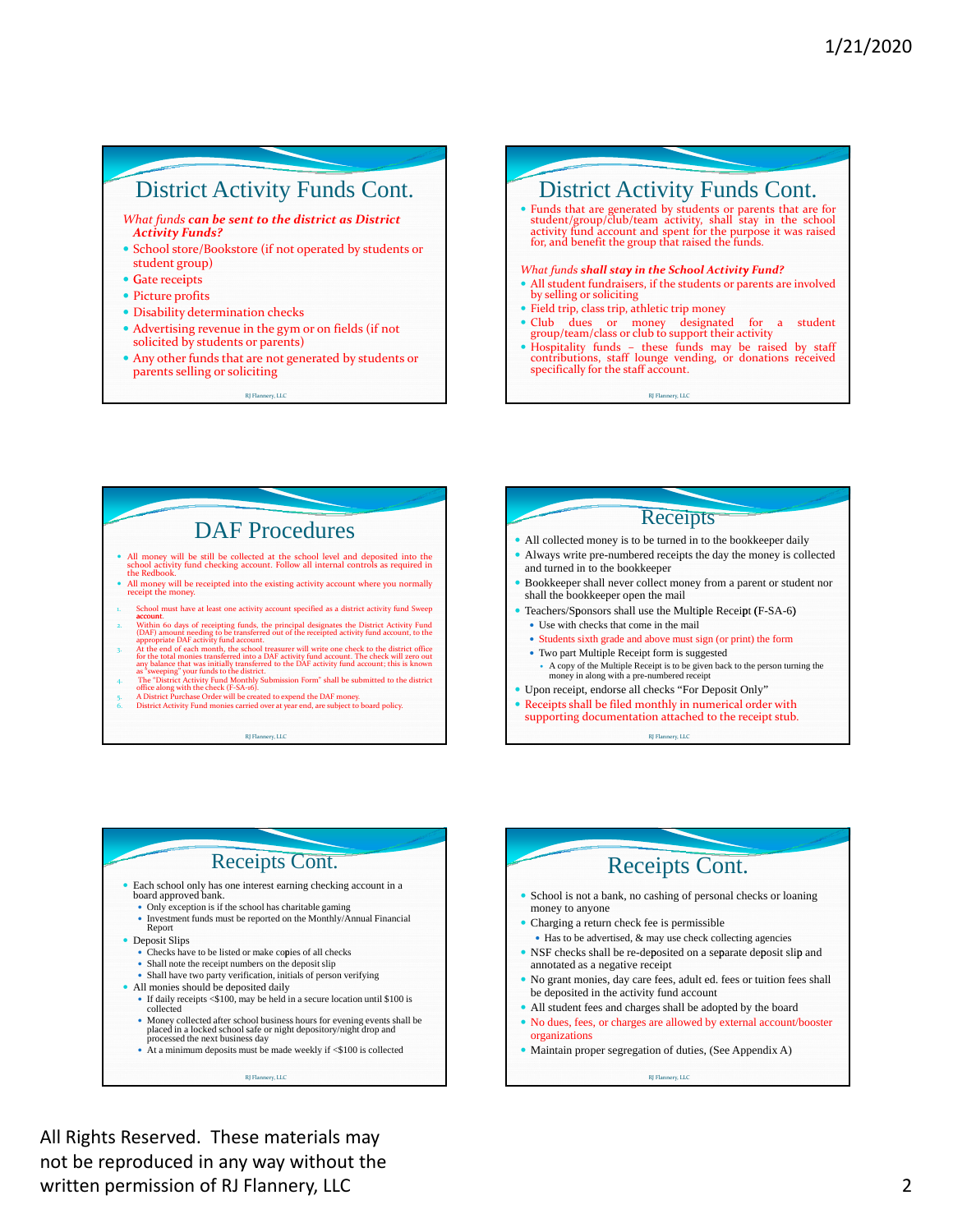### **Fundraising**

- fundraiser begins
	- Board must approve school-wide fundraisers
	- Principal approves all fundraisers and use of funds
- $\bullet$  Funds raised must be used for the purpose indicated Fundraising is defined as an organized activity of soliciting and
- collecting money for school or student organizations
- Fundraising activities are to benefit students • Not to cover staff payroll
	- Not for operating costs
	- Not to supplement a staff account
		-
		- 1. Profits from vending machines used only by staff 2. Donations from the staff for this purpose
	- 3. Donations from a third party specified for the staff acct. (in writing)
- Fundraising proceeds must benefit the entire group, no individual student accounts shall be tracked
	- Vendor tracking by student is permissible to offer rewards from vendor
		- RJ Flannery, LLC

### The Fundraiser Approval (F-SA-2A) is to be prepared before any  $\noindent \Box$  Fundraising Cont. KRS 367.515 requires the Approval Form for magazine sales to be filed with the county clerk as a Miscellaneous Recording All fundraisers shall require the Fundraiser Worksheet (F-SA-2B) to be completed and turned in to the principal within one week of the completion of the fundraiser • Fundraiser activities such as concessions, bookstores, pencil machines, and other activities involving inventory require the Fundraiser Approval Form (Form F-SA-2A) but are not required to complete the Fundraiser Workshe Inventory Control Worksheet (F-SA-5) Use for concession sales, pencil machine sales, bookstores Any other activities that keeps an inventory of items for sale Must be prepared monthly at a minimum Use (F-SA-17) each time money is collected for these activities Appendix B – Fundraiser Types and Corresponding Forms Needed

RJ Flannery, LLC

# Ticket Sales

- Use pre-numbered tickets for all events that charge admission
- Rotate ticket colors with each event
- Keep unused tickets in a secure place
- Use The Requisition and Report of Ticket Sales (F-SA-1)
- Bookkeeper shall not sell tickets
- $\bullet$  Two people required to work the gate
- Person in charge of sales is responsible for the safekeeping of the ticket sales money collected (the principal can be person in charge of sales)
- If money is collected after business hours the money shall be locked in a school safe or night deposited/night dropped
- Money is to be given to the bookkeeper the first business day after the event

RJ Flannery, LLC



RJ Flannery, LLC

### Donations

- If the board is going to allow schools to accept donations, they need to establish a written policy allowing this
- The Donation Acknowledgement Form (F-SA-18) shall be completed for all donations of value of \$250 or more
	- A donation acknowledgement should be sent to donor
- Cash donations for a specific purpose (restricted) shall be maintained in a separate activity account (if board policy allows)
- Cash donations for general use (unrestricted) shall be deposited in a general account and be used to support student activity (if board policy allows)
- Gift cards are allowed to be accepted from a third party and must be accounted for on (Form F-SA-19 Donated Gift Card Log) One form for school and one for staff/students
- All donations shall be reported at year-end to the board

RJ Flannery, LLC

#### RJ Flannery, LLC Charitable Gaming An organization or group my hold a raffle if gross receipts <\$150 and not have an exemption or license. The organization or group may hold up to (3) raffles per year. Gaming includes, Split the Pot, Raffles, Bingo, Wheel Games, and Charity Fund Raising Games of Chance • Exemption for gross receipts <\$25,000/yr<br>• License for gross receipts >\$25,000/yr · Bingo, Raffles, Pull-Tabs, Texas Hold-em, Poker etc. School must have a separate bank account for all charitable gaming receipts (Exemption or License) Must use form F-SA-2A to obtain approval for fund raising • Not considered charitable gaming <br>• Sale of items and games of skill such as Dart Throw, Basketball Shot, Golf Putt, Bean Bag Toss, Bean Count, Milk Bottle Throw, Ring Toss, Duck Pond (all players win prize equal to or greater than cost to play), Cake Walk and Auctions

 All Rights Reserved. These materials may not be reproduced in any way without the written permission of RJ Flannery, LLC 3 and 3 and 3 and 3 and 3 and 3 and 3 and 3 and 3 and 3 and 3 and 3 and 3 and 3 and 3 and 3 and 3 and 3 and 3 and 3 and 3 and 3 and 3 and 3 and 3 and 3 and 3 and 3 and 3 and 3 and 3 a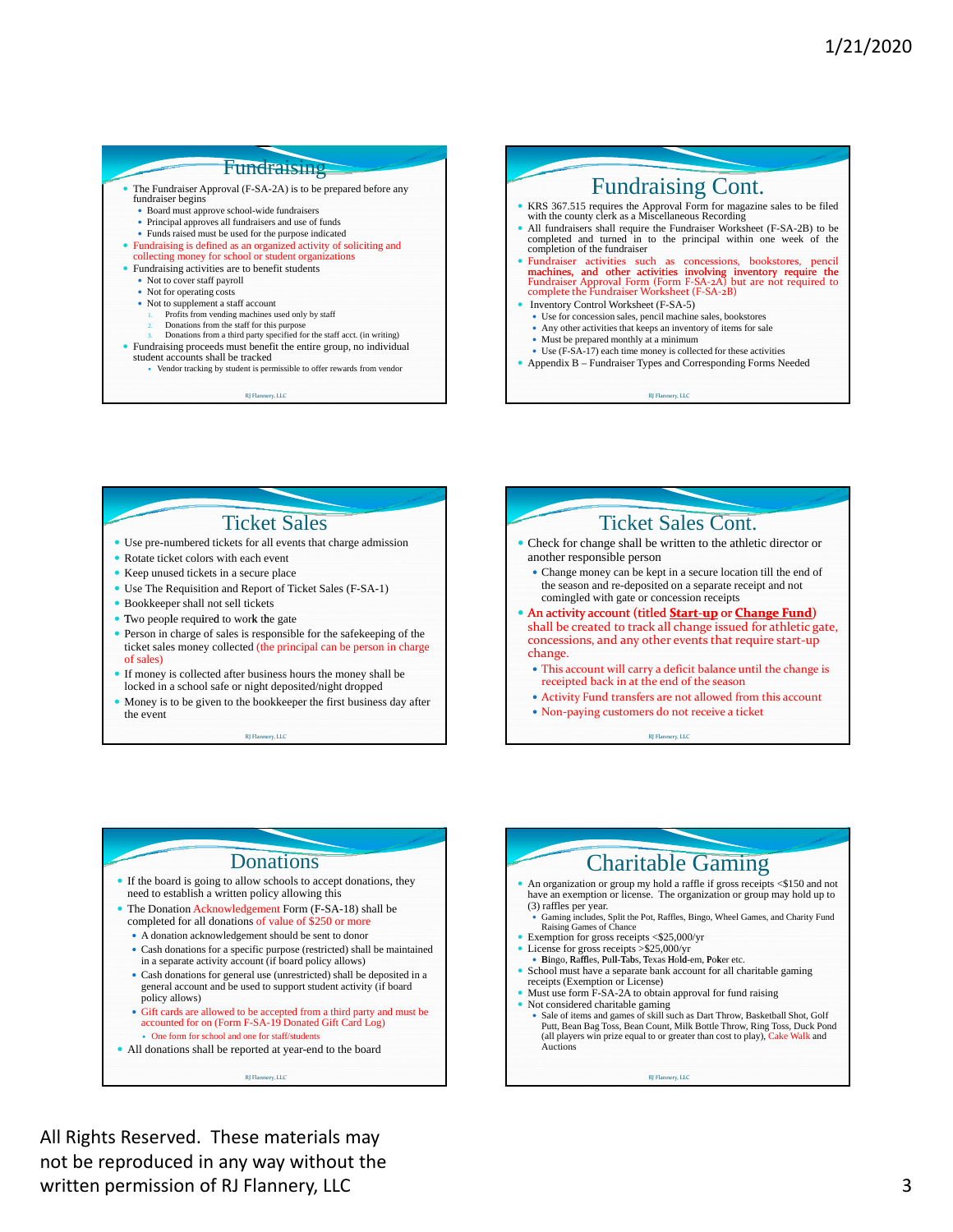# Expenditures

- Must use pre-numbered checks
- No signature stamps, checks shall contain the signatures of the principal (or his designee) and the bookkeeper
- Designee must have administrative authority Treasurer shall be bonded
- 
- Checks shall not be written to "Cash" or to the "Bank" for change or petty cash. Must be written to sponsor or another responsible person
- Schools exempt from paying sales tax
- Employees purchasing items for the school can not be reimbursed sales tax
- Support/booster organizations shall not use the schools tax exempt number for purchases

RJ Flannery, LLC



# Expenditures Cont.

- In the case of refunding a student or parent, the bookkeeper can write "check mailed" on the vendor signature line
- Outstanding checks shall not be carried longer than 12 months
- If a check is issued for a refund to a student or parent, use a Standard Invoice (Form F-SA-8) since you won' t have an original invoice
- Checks cannot be held for more than three business days prior to mailing or delivering the check

#### RJ Flannery, LLC

# Purchasing

- Bidding is a local board's responsibility, like items purchased within the district over \$30,000 must be bid
- All purchases shall be made in accordance with the board's purchasing policy
- A Purchase Order (F-SA-7) is required for EVERY expenditure or reimbursement
- The principal shall not be the vendor on a purchase order, with the only exception being for authorized travel expenses involving students, (see Travel Reimbursements paragraph 2c)
- The Purchase Order shall be prepared and approved by the sponsor and principal before the payment is obligated
- Shipping documents shall be initialed and dated by the receiver
- Each disbursement shall be documented by a completed purchase order and an original invoice. If a vendor invoice is not available, the disbursement shall be supported by a Standard Invoice which must be signed by the payee

RJ Flannery, LLC

# Cash Advances & Travel Reimbursements

Cash advances

- Allowable only if students are participating in a class trip or club outing
- Use the Advance Report (F-SA-9)
- Receipts, supporting documents, and unused cash shall be returned by the close of the next business day after the trip
- Travel Reimbursements
	- Comply with board policy
	- Reimburse employees by using the Travel Voucher (F-SA-16)

RJ Flannery, LLC

 District and school administrators cannot be reimbursed expenses for travel from the activity fund unless students are on the trip

#### Payment for Services A determination of worker status must be made by the principal and approved by the district finance officer as to whether someone is an employee or an independent contractor See the list of twenty common law factors in the Redbook The IRS, not the "Redbook", is the authoritative source regarding worker status. • Independent Contractors Can be paid directly from the activity fund checking account An IRS Form W-9 must be on file at the school Employees (extra duties and services) Payment to an employee of the district must go through payroll at the district office The school activity fund shall pay the district office for all payroll related costs RJ Flannery, LLC

 All Rights Reserved. These materials may not be reproduced in any way without the written permission of RJ Flannery, LLC 4 and 2008 and 2008 and 2008 and 2008 and 2008 and 2008 and 2008 and 20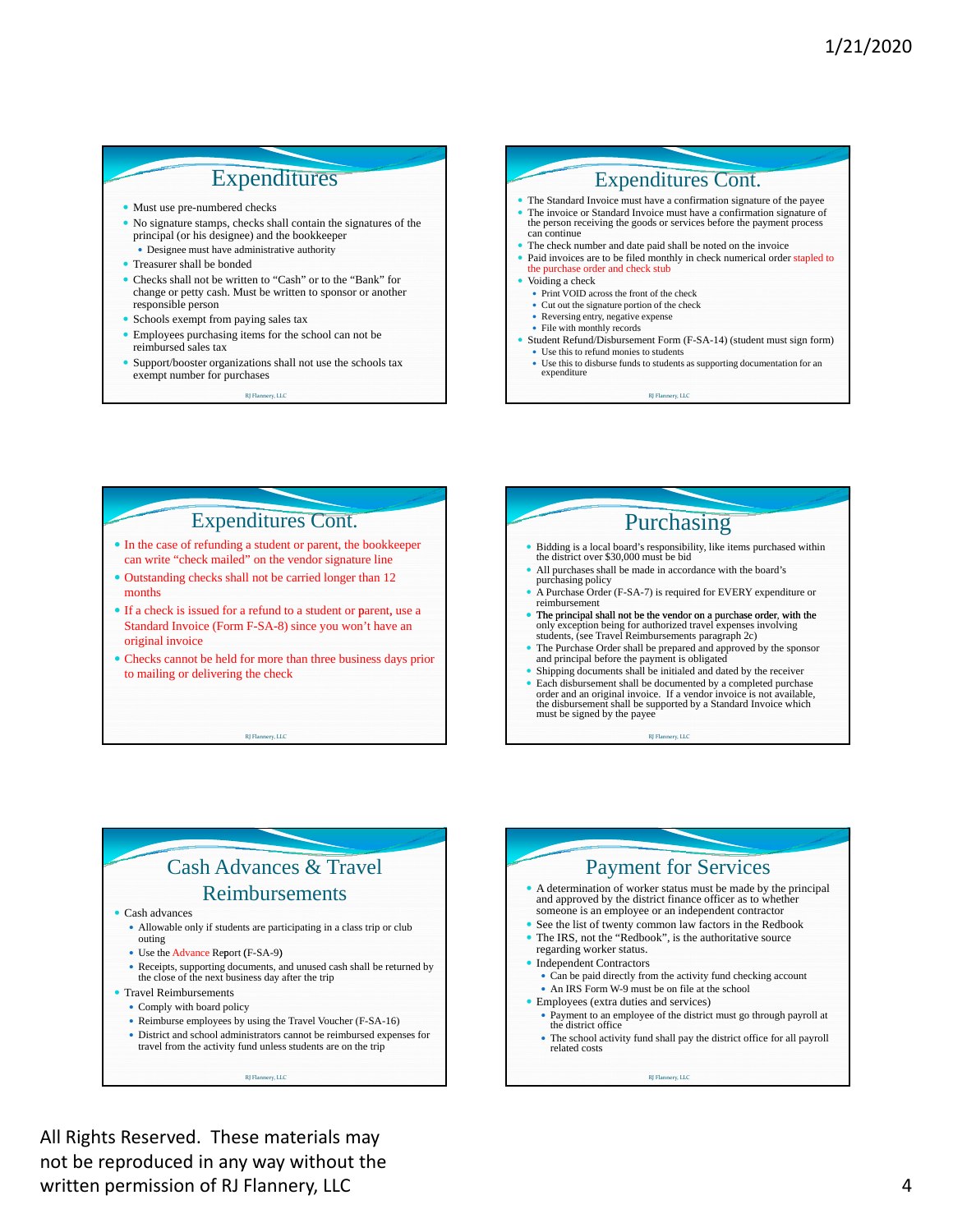## Petty Cash

Must have board approval

- Board policy will establish the max amount of cash
- Use a Standard Invoice and write a check to the
- responsible person to start the fund • It should be stored in a secure place
- Must have a receipt stating amount and reason for disbursement
- Replenishment of petty cash
- This fund will be closed out at year end
- Petty Cash fund will appear on the MFR
- Personal checks shall not be cashed using petty cash funds

Flannery, LLC RJ Flannery, LLC RJ Flannery, All Communications and the communications of the communications of the communications of the communications of the communications of the communications of the communications of t RJ Flannery, LLC

# Credit Cards

- Can be used only if allowed by board policy
- Must be kept under lock and key Checked out by using the Credit Card Sign-
- In/Out Form (F-SA-13) No charges on the card without a PO and
- corresponding itemized store receipt.
- Employees shall be responsible for reimbursing any charges made without prior approval
- Receipts turned in with the card immediately after the purchase or no later than close of business the next business day

RJ Flannery, LLC

# Fixed Assets

- All items purchased over the district's threshold in value (established by local board policy) shall be considered an asset of the district.
- KDE recommends a threshold of \$5,000
- Workstations/Laptops are not required to be capitalized, unless they meet the district's threshold, but should be tracked for control purposes
- Any technology purchases should be approved by the District Technology Coordinator
- Purchases of fixed assets with school activity funds require notification of the District Finance Officer

#### Flannery, LLC RJ Flannery, LLC RJ Flannery, All Communications and the communications of the communications of the communications of the communications of the communications of the communications of the communications of t RJ Flannery, LLC

# Allowable Expenditures

- Emblems of membership for students who are members of an organization; Awards such as merit certificates, trophies, plaques or other means of recognition for behavior, athletic or academic achievement for students;
- Student incentives for scholarship, athletics, specialized area performance, school spirit, involvement, academics and other achievements;
- Equipment, playground equipment, supplies, band instruments, and materials used by student organization; Athletic field striping, quick dry materials, staff meals from staff generated funds;
- 
- Expenditures for activities approved on the Fundraiser Approval (Form F-SA-2A); <br>
 Fintry fees and other expenses associated with competitions and meetings for student groups;
- Travel expenses and meals consumed by the student members and their adult sponsors and buse during official school trip;  $\frac{1}{2}$
- Finance squares and unitary constants of the student members and their approximates and bus drivers during official school trip;<br>
Membership in related organizations for student groups;<br>
Charitable contributions and donati
- Charitable contributions and donations made with funds collected specifically for that purpose<br>• Parent/student functions such as open house, back to school bash, parent night, or<br>• Parent studion;

RJ Flannery, LLC

### Allowable Expenditures

- Other allowable expenditures approved by members of the student organization or by the principal and SBDM council for accounts without student involvement;
- Expenses for trainings which are required for sponsors/coaches of a student group;
- Coach's cards purchased for district employees who are specifically paid for coaching duties;
- Promotional Credits from vendors for purchasing equipment and attire must benefit students, not adult coaches and sponsors;

RJ Flannery, LLC

# Disallowed Expenditures

- Cash awards, gift cards or prepaid credit cards;
- Personal purchases for staff members even with a reimbursement agreement;
- Renovation or maintenance (definition on page 28) of school facilities or buildings;
- Attendance incentives for the compulsory instructional day, unless the incentives are considered instructional, (i.e., instructional field trips, books, magazines or other instructional materials); attendance incentives field trips shall be funded by non-tax, non-board controlled dollars such as donations from local businesses, external support/booster organizations such as the PTA or PTO.
- Gifts, services, or donations to district employees or external support/booster organizations, unless using staff generated funds, such as proceeds from snack machines in staff areas (not used by students at any time of the day) or money donated by staff for this purpose;

RJ Flannery, LLC

 All Rights Reserved. These materials may not be reproduced in any way without the written permission of RJ Flannery, LLC 5 and 5 and 5 and 5 and 5 and 5 and 5 and 5 and 5 and 5 and 5 and 5 and 5  $\,$  5 and 5 and 5 and 5 and 5 and 5 and 5 and 5 and 5 and 5 and 5 and 5 and 5 and 5 and 5 and 5 and 5 and 5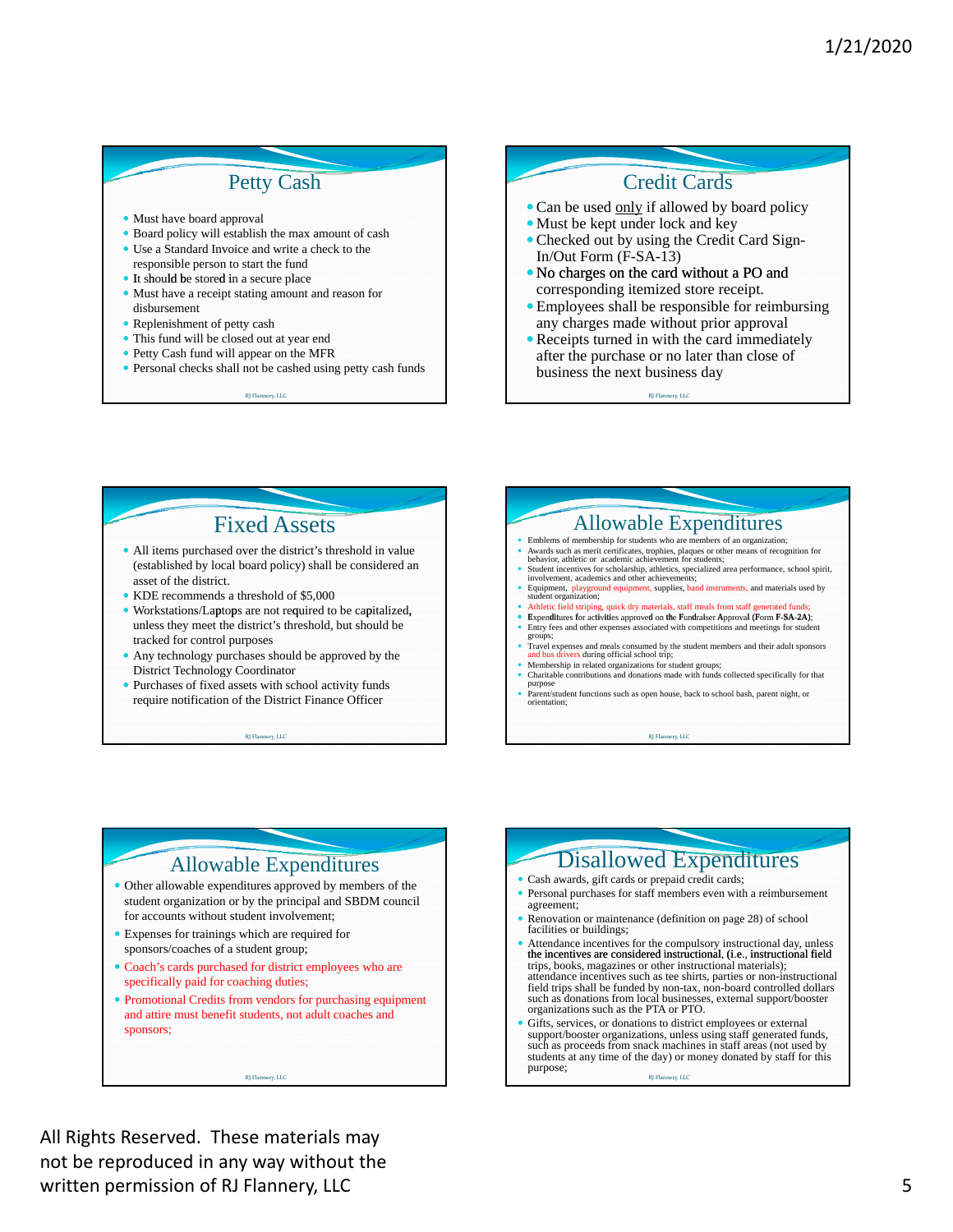## Disallowed Expenditures Cont.

- Loans to employees, parents, students or sponsors and/or organizations for any reason;
- Any purchase that benefits the adult sponsors or district personnel and not the student organization;
- Payment of an individual's organization dues or fees that do not provide a direct benefit to the students, or group of students;
- Extra compensation or bonuses to district employees whether in the form of cash or gifts;
- Alcoholic beverages, tobacco products, controlled substances;
- Furniture for administrative offices;
- Structural additions or improvements to the buildings or grounds
- Books, magazines and memberships not benefiting the students:
- Expenditures related to professional development or staff development; Any expenditure prohibited by federal or state law or regulations.

RJ Flannery, LLC

### Disallowed Expenditures Cont.

- Regular care and upkeep of school property
- Payment or reimbursement of costs associated with parents, volunteers, or chaperones participating on school trips (unless the chaperone is required by district policy due to adult/student ratio for out of district field trips).
- State tournament tickets and associated expenses for non‐students; unless the school's student or team is participating in the tournament.
- Fund raising or crowdfunding for an individual's or families personal benefit (bereavement, illness, injury, natural disaster, extreme loss, etc.).

Flannery, LLC RJ Flannery, LLC RJ Flannery, All Communications and the communications of the communications of the communications of the communications of the communications of the communications of the communications of t RJ Flannery, LLC

### Inactive Account Balances

- The student organization should vote on the distribution of the remaining funds in writing
- Funds can not be transferred to an account outside the school
- If the student organization did not designate what to do with the funds then transfer the money to a general account that will benefit all students
- Graduating senior classes cannot have an account in the school activity fund. Follow guidelines above
- An activity account is considered inactive if there is no activity the preceding 12 months
- If an inactive account has a deficit balance the general account shall cover the deficit balance

Flannery, RJ Flannery, LLC

# Title IX

 Title IX of the Education Amendments of 1972 is a federal law that prohibits sex discrimination in education programs that receive federal funds.

 The Title IX report must include all expenditures for student athletics including external support/booster organizations, school activity fund monies, SBDM allocations, and grants.

• Ensure appropriate administrative oversight of booster activities. Ensure that written procedures provide for athletic director/principal/board approval for booster organization

fundraising and expenditures that benefit all teams.  $\bullet$  Include representative(s) from booster organization(s) as well as

the other required members on the Gender Equity Review Committee.

 Meet with booster organizations and other community groups  $periodically.$ 

### Electronic Receipts & Payments

 Must have board approval and policies and procedures in place before conducting these activities

- The policy should include or the software package that is selected should handle the following:
	- What online banking and electronic activities will be used;
	- Who is authorized to accept electronic transactions;
	- Who will approve electronic transactions;
	- Who will transmit electronic transactions;
	- Who will record electronic transactions;
	- Who will review and reconcile electronic transactions.

RJ Flannery, LLC

• Proper segregation of duties should be maintained for electronic receipts and payments

### Transfers Amounts may be transferred between activity accounts only by proper completion of a Transfer Form (F-SA-10)

- Sponsor (of the account money is coming from) and Principal must sign the form before the money is transferred
- No transfers or reimbursements are allowed from the school activity fund
	- To external support/booster organizations
	- To staff accounts
- If staff or sponsor separates from their school, whether by transferring to another school, retirement, or any other cause, any goods, capital assets, donations or other items received during the staff or sponsor's tenure, shall remain at the departing school for the benefit of that activity.

RJ Flannery, LLC

 All Rights Reserved. These materials may not be reproduced in any way without the written permission of RJ Flannery, LLC 6 and the state of the state of the state of the state of the state of the state of the state of the state of the state of the state of the state of the state of the state of the stat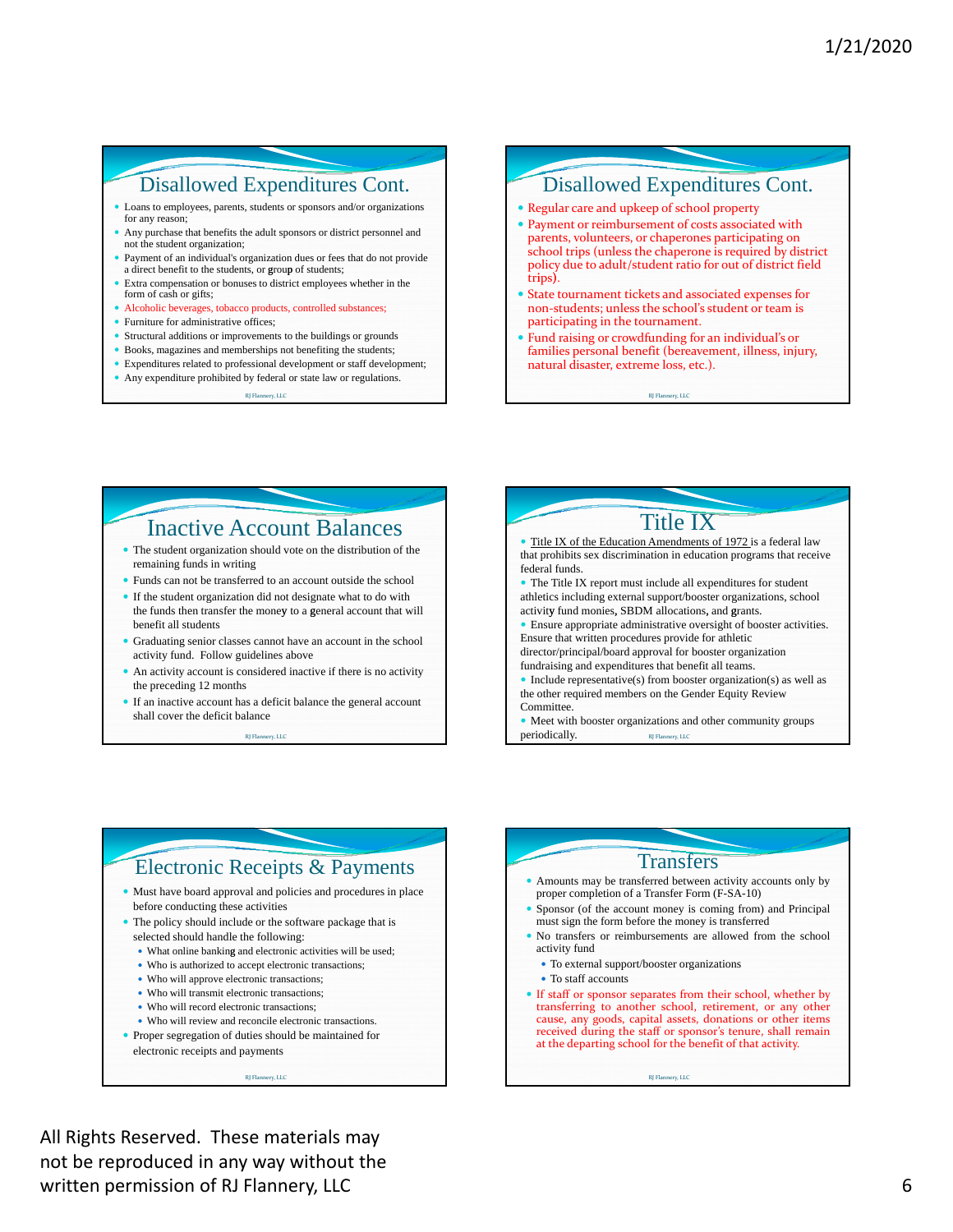### Reporting

#### Account Balances

- School activity funds are raised for a specific function or purpose during a specific fiscal year and must be used for that specific function during that period.<br>
period.<br>
Due to timing of fundraiser activities, a school m
- but to the ming of tannuals are the three states of the state of the state of the state of the state of the state of the state of the state of the state of the state of the state of the state of the state of the state of t
- $\bullet$  The principal shall prohibit fundraising for accounts with excessive bala
- No individual activity account can end the fiscal year with a deficit balance
- If an individual account has a deficit balance, the general activity fund account must cover the deficit by June 30
- If the entire activity fund checking account were to come up deficit after posting payables and receivables, the district general fund shall cover any deficit by June 30

#### Bank Statement Reconciliation

 Principal should receive the bank statement before the bookkeeper gets it Principal shall review the bank statement, sign and date after review (See Appendix D)

RI Flannery, LLC



- 
- The bookkeeper shall prepare the June and Annual Financial Report and Account Receivable/Payable Report by July 25
- School activity fund financial records are to be retained three (3) years

RJ Flannery, LLC

# School Banks

Supporters will be an important component of a school bank. District level supporters shall include the local board of education, high school principal and Education to Career Program Leader

- The Financial Supporter of the school bank may be a bank or credit union
- The Financial Supporter of the school bank may be a bank or credit union.<br>• A financial institution that participates in school banking shall be licensed to conduct banking,<br>tinvestment, and other financial business in t
- 
- quirements.<br>Before opening a s chool bank a written partnership agreement must be obtained between the Financial Supporter and the local board.
- The school must obtain written permission forms from the parent or guardian of each student<br>before the student may participate in the school bank. Parents must agree to be responsible for any<br>financial obligations incurred
- Account balances and cash must be reconciled daily.
- 
- School activity fund money shall not be deposited into a school bank. School bank sponsors shall not have a personal account in the school bank. The school bank is not included in the district's annual financial audit.
- 

RJ Flannery, LLC

#### External Support/Booster Organizations External support/booster organizations are adult/parent organizations established to

promote school programs or complement student groups or activities. Even though an external support/booster organization works very closely with the district, it is a separate legal entity **and is responsible for adherence to IRS guidelines and Title IX regulations.** 

• Generally, fundraising efforts should be planned and carried out by the parents. External support/booster organizations must receive local board approval to establish and lend support/seek assistance/fundraise in the name of the district or school or students or a district or school program.

- All funds expended by a support/booster organization shall be from their fundraising activities and donations. No dues, fees, or charges shall be assessed to students or parents.
- PTA's can charge dues per member to cover membership fees they have to pay forward to nal/state/district chapters.
- An external support/booster organization must use external bank accounts and shall obtain its own Federal Employer Identification Number(FEIN) specifically and only for its

use. External support/booster organizations shall not use the FEIN of the school or district. External support/booster organizations shall not use the state tax exempt number of the school or district. Sales by these groups may be subject to the collection and remittance of

sales tax. Each external support/booster organization **should** have written by-laws. The by-laws

should define the offices and their term $S_{\text{Flannery, LLC}}$ 

#### External Support/Booster Organizations Cont.

 Each external support/booster organization must submit the FEIN and the names of the organization's officers to the principal at the beginning of the school year or within thirty days of their first transaction.

 External support/booster organization officers are solely responsible for ensuring that their group is in compliance with district policies, external support/booster organization guidelines in the *Redbook*, and state and federal regulations. A district, including any district employee, cannot be held responsible for any deficiencies by the external support/booster organization.

 District employees may serve external support/booster organizations as a general member or as a member of its executive board. However, local board members may only serve external support/booster organizations as a general member and shall not serve as an officer of the organization.

 Neither local board members nor district employees shall serve external support/booster organizations as the treasurer or any other officer with check signing

brity on the external support/booster organization's bank account. The school activity fund shall not reimburse external support/booster organizations

for any purchases.

RJ Flannery, LLC

#### External Support/Booster Organizations Cont.

• No booster club shall pay the fee for any referees or officials of athletic events regulated by KHSAA and counted on the school record. External support/booster organizations may, however, donate to the district/school for these purposes.

Booster clubs shall not pay or enhance salaries or stipends for any district employee, nor can they create paid positions. External support/booster organizations may, however, donate to the district's chool for these purposes as long as the salaries paid are under the district's

salary or stipend schedule External accounts cannot reimburse district employees for personal and booster club

purchases. Anything purchased by an external support/booster organization for the school, in the name of the school or for the athletic group they support, becomes the property of the school district. If the district accepts the item, then the district will be responsible for maintaining and repairing it.

• The school or district, with approval of the local board of education, may establish additional guidelines/requirements for the external support/booster organizations.

• The school may disassociate with any external support/booster organization that does not comply with the External Support/Booster Organization section in the  $Redbook$ . If the school disassociates with the external organiza athletic group within the school and may not use the school facilities to conduct such activities. RJ Flannery, LLC

 All Rights Reserved. These materials may not be reproduced in any way without the written permission of RJ Flannery, LLC 7 and 7 and 7 and 7 and 7 and 7 and 7 and 7 and 7 and 7 and 7 and 7 and 7 and 7 and 7 and 7 and 7 and 7 and 7 and 7 and 7 and 7 and 7 and 7 and 7 and 7 and 7 and 7 and 7 and 7 and 7 a